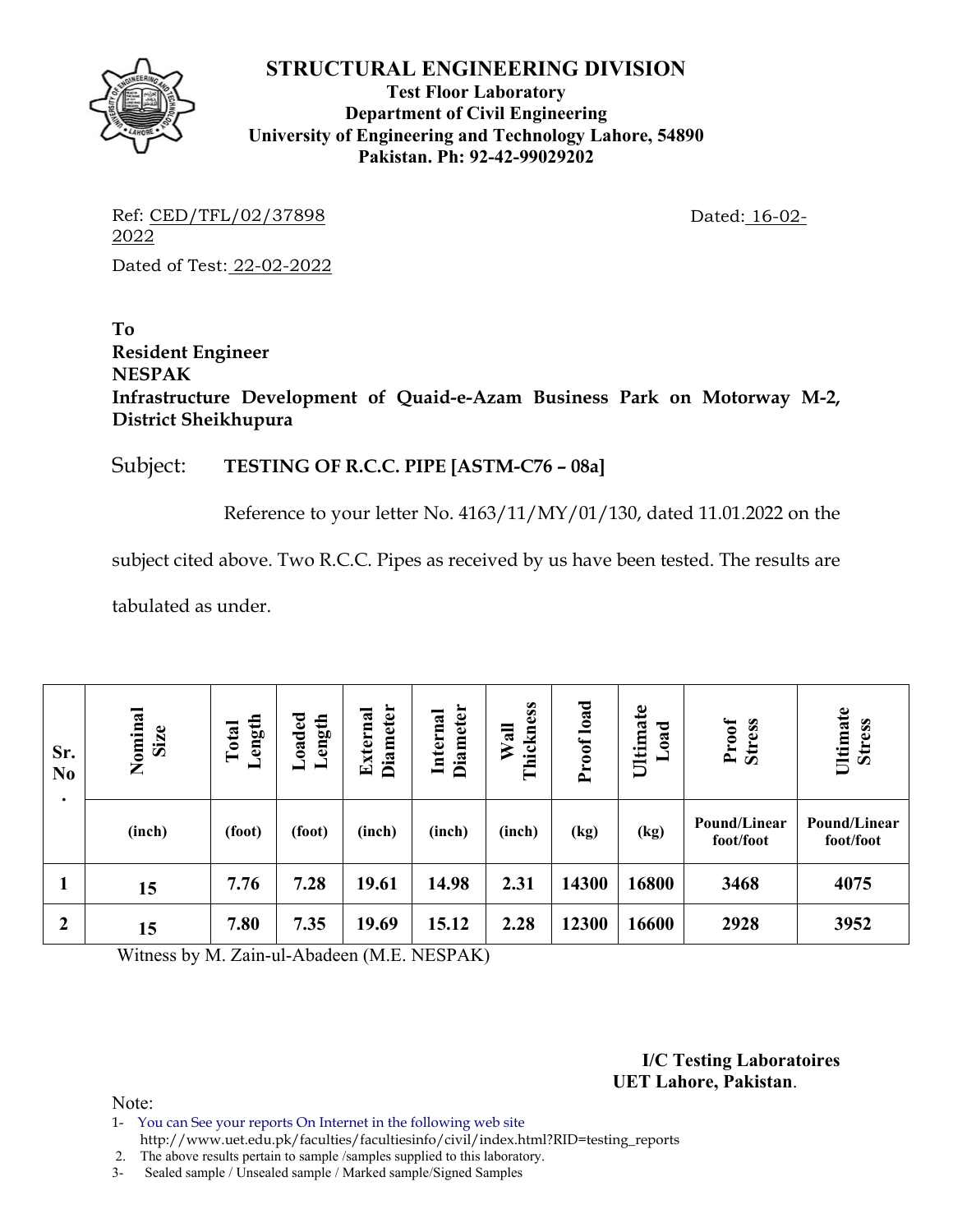

### **Test Floor Laboratory Department of Civil Engineering University of Engineering and Technology Lahore, 54890 Pakistan. Ph: 92-42-99029202**

Ref: CED/TFL/02/37899 Dated: 16-02-2022 Dated of Test: 22-02-2022

**To Development Manager Iqbal Garden Housing Scheme, KSK (High Rise Construction Company)** 

### Subject: **TESTING OF R.C.C. PIPE [ASTM-C76 – 08a]**

Reference to your letter No. P&D/22/003, dated 16.02.2022 on the subject cited above. Three R.C.C. Pipes as received by us have been tested. The results are tabulated as under.

| Sr.<br>N <sub>0</sub><br>$\bullet$ | Nominal<br>Size | Length<br>Total | Loaded<br>Length | <b>Diameter</b><br>External | Diameter<br>Internal | Thickness<br>Wall | Proof load | Ultimate<br>Load | <b>Stress</b><br>Proof    | Ultimate<br><b>Stress</b> |
|------------------------------------|-----------------|-----------------|------------------|-----------------------------|----------------------|-------------------|------------|------------------|---------------------------|---------------------------|
|                                    | (inch)          | (foot)          | (foot)           | (inch)                      | (inch)               | (inch)            | (kg)       | (kg)             | Pound/Linear<br>foot/foot | Pound/Linear<br>foot/foot |
| $\mathbf{1}$                       | 12              | 7.76            | 7.30             | 16.22                       | 12.10                | 2.06              | 10500      | 16600            | 3144                      | 4971                      |
| $\boldsymbol{2}$                   | 15              | 7.79            | 7.29             | 19.80                       | 15.21                | 2.30              | 11200      | 14200            | 2671                      | 3386                      |
| 3                                  | 18              | 7.80            | 7.36             | 23.23                       | 18.02                | 2.60              | 9800       | 13000            | 1955                      | 2593                      |

**I/C Testing Laboratoires UET Lahore, Pakistan**.

- 1- You can See your reports On Internet in the following web site http://www.uet.edu.pk/faculties/facultiesinfo/civil/index.html?RID=testing\_reports
- 2. The above results pertain to sample /samples supplied to this laboratory.
- 3- Sealed sample / Unsealed sample / Marked sample/Signed Samples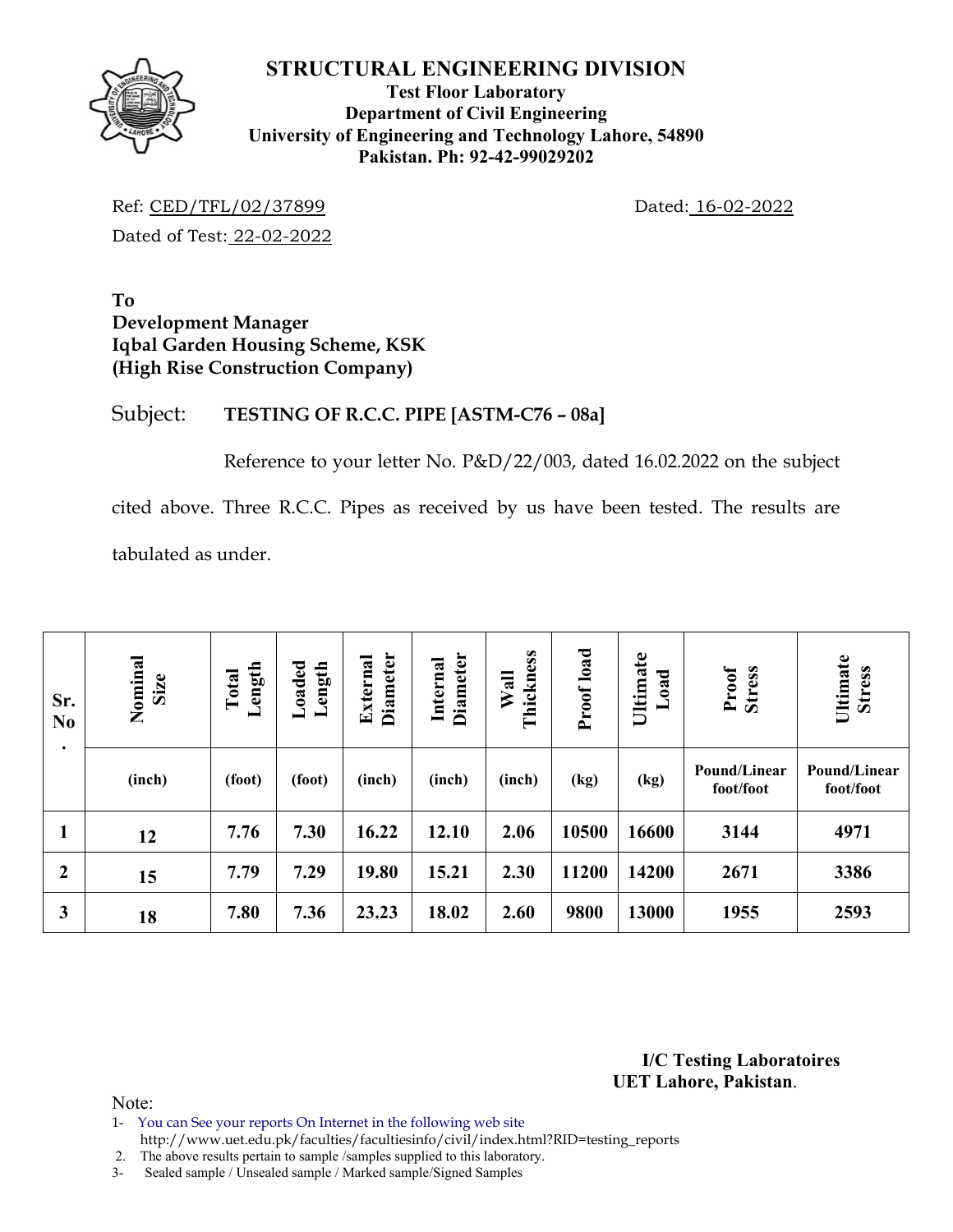

#### **Test Floor Laboratory Department of Civil Engineering University of Engineering and Technology Lahore, 54890 Pakistan. Ph: 92-42-99029202**

To, Sub Divisional Officer Highway Sub Division Shahpur (Construction of Road from Chohal to Dalawar via Kukrani Nahar Length 13.00 km in District Sargodha) Reference # CED/TFL 918 (Engr. Amina Rajput) Dated: 21-02-2022 Reference of the request letter # 489/SP Dated: 07-02-2022

### **Tension Test Report** (Page -1/1) Date of Test 22-02-2022 Gauge length 8 inches Description Deformed Steel Bar Tensile Test as per ASTM-A615

| Sr. No.                  | Weight                   | Diameter/<br><b>Size</b><br>(inch) |               |                          |                          |                          |                                         |                          |                          | Area<br>$(in^2)$         |                              | <b>Yield load</b>        | <b>Breaking</b><br>Load      |  | <b>Yield Stress</b><br>(psi) |  | <b>Ultimate Stress</b><br>(psi) | Elongation | % Elongation | Remarks |
|--------------------------|--------------------------|------------------------------------|---------------|--------------------------|--------------------------|--------------------------|-----------------------------------------|--------------------------|--------------------------|--------------------------|------------------------------|--------------------------|------------------------------|--|------------------------------|--|---------------------------------|------------|--------------|---------|
|                          | $\frac{2}{10}$           | Nominal                            | <b>Actual</b> | Nominal                  | Actual                   | (kg)                     | (kg)                                    | Nominal                  | <b>Actual</b>            | Nominal                  | <b>Actual</b>                | (inch)                   |                              |  |                              |  |                                 |            |              |         |
| 1                        | 0.361                    | 3/8                                | 0.368         | 0.11                     | 0.106                    | 2900                     | 4100                                    | 58200                    | 60240                    | 82200                    | 85200                        | 1.60                     | 20.0                         |  |                              |  |                                 |            |              |         |
| $\overline{2}$           | 0.363                    | 3/8                                | 0.369         | 0.11                     | 0.107                    | 2900                     | 4100                                    | 58200                    | 59860                    | 82200                    | 84700                        | 1.60                     | 20.0                         |  |                              |  |                                 |            |              |         |
|                          | $\overline{\phantom{a}}$ | $\overline{\phantom{a}}$           | Ξ.            | $\blacksquare$           | $\overline{\phantom{a}}$ | $\overline{\phantom{a}}$ | $\blacksquare$                          | $\overline{\phantom{a}}$ | $\blacksquare$           | $\overline{\phantom{a}}$ | $\overline{\phantom{a}}$     | $\overline{\phantom{a}}$ | $\overline{\phantom{a}}$     |  |                              |  |                                 |            |              |         |
|                          | $\overline{\phantom{0}}$ | $\overline{\phantom{a}}$           |               | $\overline{\phantom{0}}$ | $\blacksquare$           | -                        | $\overline{\phantom{0}}$                |                          | $\overline{\phantom{0}}$ | $\overline{\phantom{0}}$ | $\qquad \qquad \blacksquare$ | $\overline{a}$           | $\qquad \qquad \blacksquare$ |  |                              |  |                                 |            |              |         |
| $\overline{\phantom{0}}$ | $\overline{\phantom{0}}$ | -                                  |               | $\overline{\phantom{0}}$ | ٠                        | $\overline{\phantom{0}}$ | $\overline{\phantom{0}}$                |                          | ۰                        | ٠                        | $\qquad \qquad \blacksquare$ | $\overline{\phantom{a}}$ | $\overline{\phantom{a}}$     |  |                              |  |                                 |            |              |         |
| $\blacksquare$           | $\overline{\phantom{0}}$ | -                                  |               | -                        | $\overline{\phantom{0}}$ |                          |                                         |                          |                          |                          | $\qquad \qquad \blacksquare$ | -                        | $\qquad \qquad \blacksquare$ |  |                              |  |                                 |            |              |         |
|                          |                          |                                    |               |                          |                          |                          | Note: only two samples for tensile test |                          |                          |                          |                              |                          |                              |  |                              |  |                                 |            |              |         |
|                          |                          |                                    |               |                          |                          |                          |                                         |                          |                          |                          |                              |                          |                              |  |                              |  |                                 |            |              |         |
|                          |                          |                                    |               |                          |                          |                          | <b>Bend Test</b>                        |                          |                          |                          |                              |                          |                              |  |                              |  |                                 |            |              |         |
|                          |                          |                                    |               |                          |                          |                          |                                         |                          |                          |                          |                              |                          |                              |  |                              |  |                                 |            |              |         |
|                          |                          |                                    |               |                          |                          |                          |                                         |                          |                          |                          |                              |                          |                              |  |                              |  |                                 |            |              |         |
|                          |                          |                                    |               |                          |                          |                          |                                         |                          |                          |                          |                              |                          |                              |  |                              |  |                                 |            |              |         |

**I/C Testing Laboratoires UET Lahore, Pakistan**.

- 1- You can See your reports On Internet in the following web site http://www.uet.edu.pk/faculties/facultiesinfo/civil/index.html?RID=testing\_reports
- 2. The above results pertain to sample /samples supplied to this laboratory.
- 3- Sealed sample / Unsealed sample / Marked sample/Signed Samples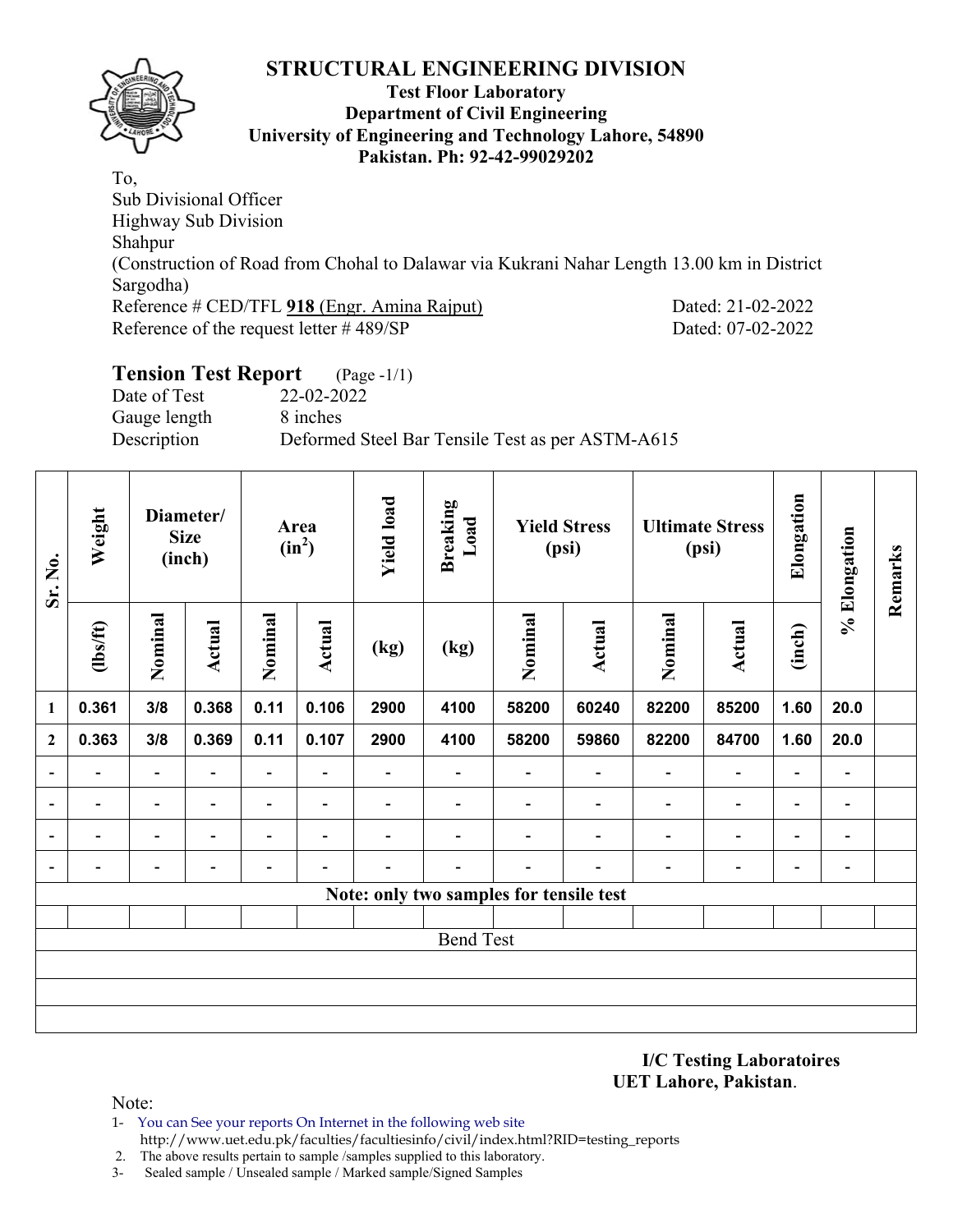

#### **Test Floor Laboratory Department of Civil Engineering University of Engineering and Technology Lahore, 54890 Pakistan. Ph: 92-42-99029202**

To, Sub Divisional Officel Highway Sub Division Bhalwal (Construction of Road from Ghullapur Banglow to Pull Chak No. 68/SB (Section 0.00 to 8.00) Length 8.00 km (Phase –I 0.00 to 7.55 km) in District Sargodha) Reference # CED/TFL 919 (Engr. Amina Rajput) Dated: 21-02-2022 Reference of the request letter # 67/SB Dated: 07-02-2022

#### **Tension Test Report** (Page -1/1) Date of Test 22-02-2022

Gauge length 8 inches

Description Deformed Steel Bar Tensile and Bend Test as per ASTM-A615

| Sr. No.                  | Weight   | Diameter/<br><b>Size</b><br>(inch) |               | Area<br>$(in^2)$         |                          | <b>Yield load</b>                                   | <b>Breaking</b><br>Load<br><b>Yield Stress</b><br>(psi) |                                                                 |               | <b>Ultimate Stress</b><br>(psi) | Elongation               | % Elongation             | Remarks                      |  |
|--------------------------|----------|------------------------------------|---------------|--------------------------|--------------------------|-----------------------------------------------------|---------------------------------------------------------|-----------------------------------------------------------------|---------------|---------------------------------|--------------------------|--------------------------|------------------------------|--|
|                          | (1bs/ft) | Nominal                            | <b>Actual</b> | Nominal                  | Actual                   | (kg)                                                | (kg)                                                    | Nominal                                                         | <b>Actual</b> | Nominal                         | <b>Actual</b>            | (inch)                   |                              |  |
| 1                        | 0.369    | 3/8                                | 0.372         | 0.11                     | 0.109                    | 3000                                                | 4200                                                    | 60200                                                           | 60940         | 84200                           | 85400                    | 1.60                     | 20.0                         |  |
| $\overline{2}$           | 0.369    | 3/8                                | 0.372         | 0.11                     | 0.109                    | 3000                                                | 4200                                                    | 60200                                                           | 60930         | 84200                           | 85400                    | 1.70                     | 21.3                         |  |
|                          |          | $\overline{\phantom{0}}$           |               | $\overline{\phantom{0}}$ | $\overline{\phantom{a}}$ |                                                     | $\qquad \qquad \blacksquare$                            | -                                                               |               | -                               | $\overline{\phantom{a}}$ |                          | $\qquad \qquad \blacksquare$ |  |
|                          |          | $\overline{\phantom{0}}$           |               |                          |                          |                                                     |                                                         |                                                                 |               |                                 |                          |                          | $\overline{a}$               |  |
| $\overline{\phantom{0}}$ |          | $\overline{\phantom{0}}$           |               |                          |                          |                                                     |                                                         |                                                                 |               |                                 | $\overline{\phantom{0}}$ |                          | -                            |  |
| $\blacksquare$           |          |                                    |               |                          |                          |                                                     |                                                         |                                                                 |               |                                 |                          | $\overline{\phantom{0}}$ | $\qquad \qquad \blacksquare$ |  |
|                          |          |                                    |               |                          |                          |                                                     |                                                         | Note: only two samples for tensile and one sample for bend test |               |                                 |                          |                          |                              |  |
|                          |          |                                    |               |                          |                          |                                                     |                                                         |                                                                 |               |                                 |                          |                          |                              |  |
|                          |          |                                    |               |                          |                          |                                                     | <b>Bend Test</b>                                        |                                                                 |               |                                 |                          |                          |                              |  |
|                          |          |                                    |               |                          |                          | 3/8" Dia Bar Bend Test Through 180° is Satisfactory |                                                         |                                                                 |               |                                 |                          |                          |                              |  |
|                          |          |                                    |               |                          |                          |                                                     |                                                         |                                                                 |               |                                 |                          |                          |                              |  |
|                          |          |                                    |               |                          |                          |                                                     |                                                         |                                                                 |               |                                 |                          |                          |                              |  |

#### **I/C Testing Laboratoires UET Lahore, Pakistan**.

- 1- You can See your reports On Internet in the following web site http://www.uet.edu.pk/faculties/facultiesinfo/civil/index.html?RID=testing\_reports
- 2. The above results pertain to sample /samples supplied to this laboratory.
- 3- Sealed sample / Unsealed sample / Marked sample/Signed Samples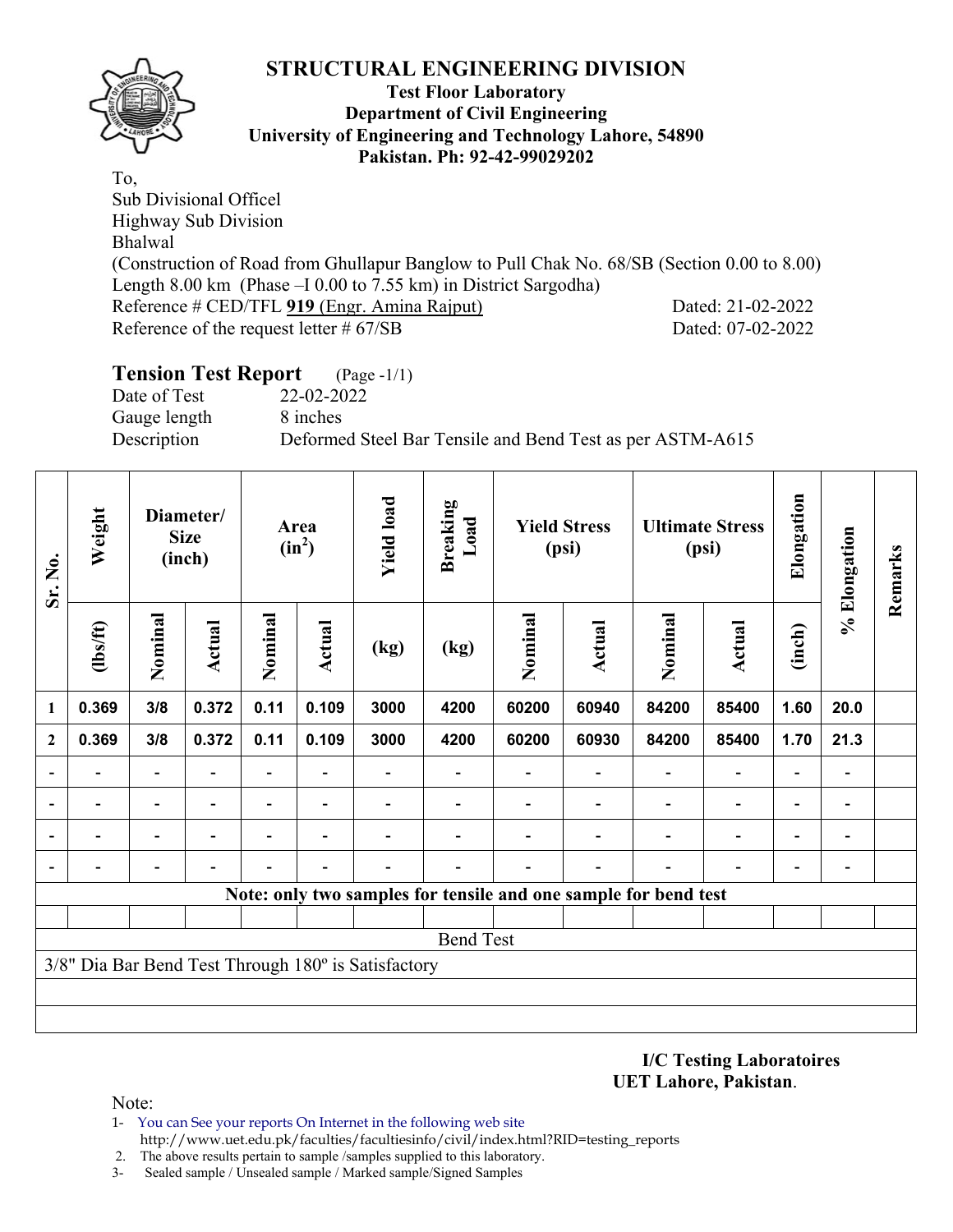

#### **Test Floor Laboratory Department of Civil Engineering University of Engineering and Technology Lahore, 54890 Pakistan. Ph: 92-42-99029202**

To, Resident Engineer NESPAK Dualization of Road from Karam Dad Qureshi to Qasba Gujrat Length 12 km in District Muzaffargarh

| Reference # CED/TFL 920 (Engr. Amina Rajput)          |  |
|-------------------------------------------------------|--|
| Reference of the request letter $\#$ SA-467C/HA/01/06 |  |

# **Tension Test Report** (Page -1/2)

Date of Test 22-02-2022 Gauge length 8 inches Description Deformed Steel Bar Tensile Test as per ASTM-A615

| Sr. No.                  | Weight                   | Diameter/<br><b>Size</b> |                          |                          |                          | Area<br>$(in^2)$         |                                        | <b>Yield load</b> | <b>Breaking</b><br>Load  | <b>Yield Stress</b><br>(psi) |                          |                          | <b>Ultimate Stress</b><br>(psi) | Elongation        | % Elongation | Remarks |
|--------------------------|--------------------------|--------------------------|--------------------------|--------------------------|--------------------------|--------------------------|----------------------------------------|-------------------|--------------------------|------------------------------|--------------------------|--------------------------|---------------------------------|-------------------|--------------|---------|
|                          | $\frac{2}{10}$           | Nominal<br>$(\#)$        | <b>Actual</b><br>(inch)  | Nominal                  | <b>Actual</b>            | (kg)                     | (kg)                                   | Nominal           | <b>Actual</b>            | Nominal                      | <b>Actual</b>            | (inch)                   |                                 |                   |              |         |
| $\mathbf{1}$             | 0.391                    | $\mathbf{3}$             | 0.382                    | 0.11                     | 0.115                    | 3500                     | 5400                                   | 70200             | 67150                    | 108200                       | 103600                   | 1.30                     | 16.3                            |                   |              |         |
| $\blacksquare$           | $\blacksquare$           | $\blacksquare$           | $\overline{\phantom{0}}$ | -                        | $\overline{\phantom{a}}$ | $\overline{\phantom{0}}$ | $\overline{\phantom{0}}$               | $\blacksquare$    | $\overline{\phantom{0}}$ | $\blacksquare$               | $\overline{\phantom{a}}$ | $\overline{\phantom{a}}$ | $\qquad \qquad \blacksquare$    | <b>Steel</b><br>E |              |         |
| $\overline{\phantom{0}}$ |                          | -                        | -                        | -                        | $\overline{\phantom{a}}$ |                          | -                                      |                   | $\overline{\phantom{0}}$ | $\blacksquare$               | $\overline{\phantom{a}}$ | $\blacksquare$           | $\overline{\phantom{a}}$        |                   |              |         |
| ۰                        |                          | $\overline{\phantom{0}}$ |                          | $\overline{\phantom{0}}$ | $\overline{\phantom{0}}$ |                          |                                        |                   |                          | $\blacksquare$               | $\overline{\phantom{0}}$ | $\overline{\phantom{a}}$ | $\overline{a}$                  |                   |              |         |
| $\overline{\phantom{a}}$ | $\overline{\phantom{0}}$ | $\blacksquare$           | $\overline{a}$           | $\overline{\phantom{0}}$ | $\overline{\phantom{a}}$ | $\overline{\phantom{0}}$ |                                        |                   | $\overline{\phantom{0}}$ | $\overline{\phantom{0}}$     | $\overline{\phantom{a}}$ | $\overline{\phantom{a}}$ | $\overline{\phantom{a}}$        |                   |              |         |
| $\overline{\phantom{a}}$ |                          | -                        | -                        | -                        | $\blacksquare$           |                          | ۰                                      |                   | $\overline{\phantom{0}}$ | $\blacksquare$               | $\blacksquare$           | $\overline{\phantom{a}}$ | $\blacksquare$                  |                   |              |         |
|                          |                          |                          |                          |                          |                          |                          | Note: only one sample for tensile test |                   |                          |                              |                          |                          |                                 |                   |              |         |
|                          |                          |                          |                          |                          |                          |                          |                                        |                   |                          |                              |                          |                          |                                 |                   |              |         |
|                          |                          |                          |                          |                          |                          |                          | <b>Bend Test</b>                       |                   |                          |                              |                          |                          |                                 |                   |              |         |
|                          |                          |                          |                          |                          |                          |                          |                                        |                   |                          |                              |                          |                          |                                 |                   |              |         |
|                          |                          |                          |                          |                          |                          |                          |                                        |                   |                          |                              |                          |                          |                                 |                   |              |         |
|                          |                          |                          |                          |                          |                          |                          |                                        |                   |                          |                              |                          |                          |                                 |                   |              |         |

**I/C Testing Laboratoires UET Lahore, Pakistan**.

Dated: 21-02-2022 Dated: 26-01-2022

- 1- You can See your reports On Internet in the following web site http://www.uet.edu.pk/faculties/facultiesinfo/civil/index.html?RID=testing\_reports
- 2. The above results pertain to sample /samples supplied to this laboratory.
- 3- Sealed sample / Unsealed sample / Marked sample/Signed Samples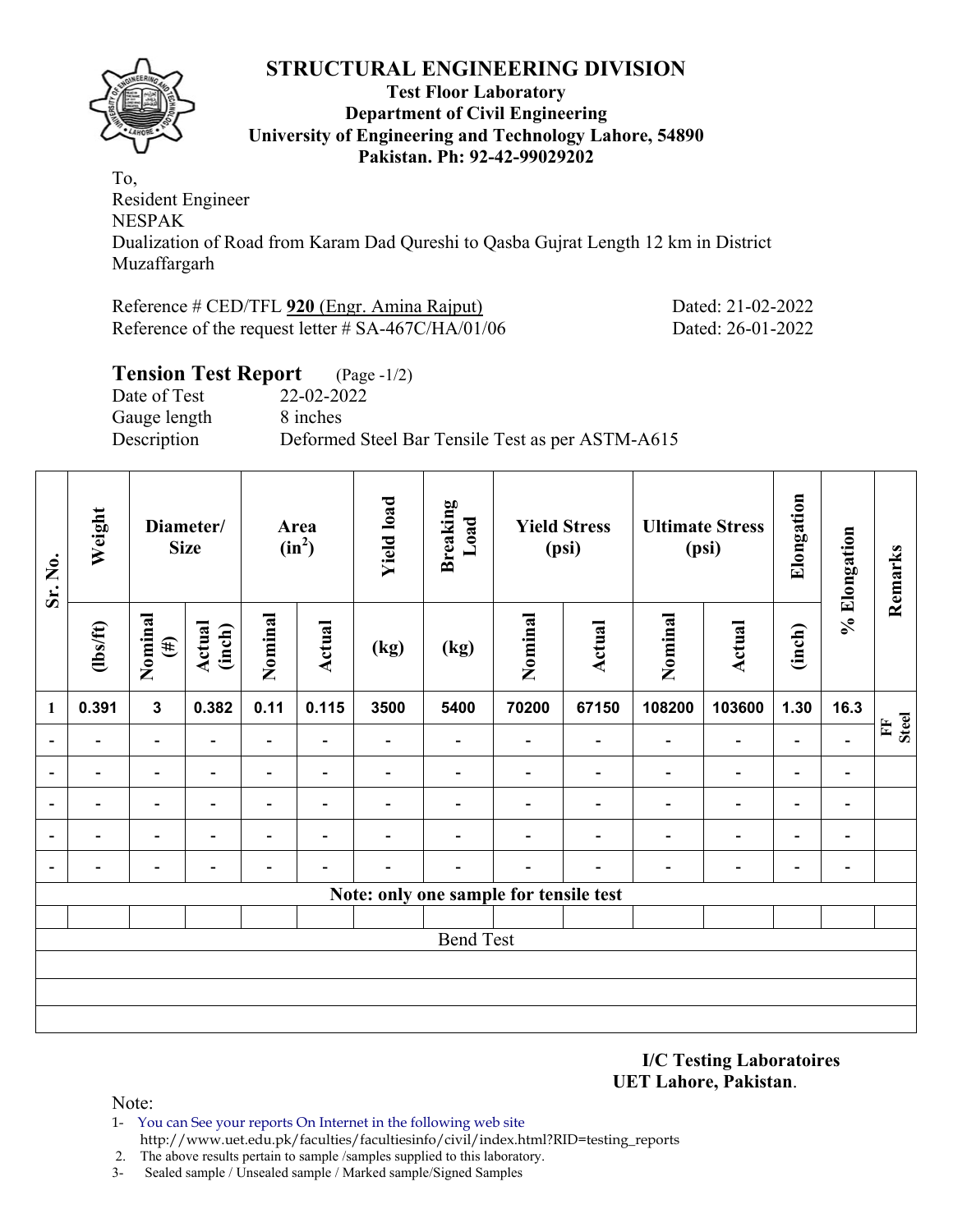

#### **Test Floor Laboratory Department of Civil Engineering University of Engineering and Technology Lahore, 54890 Pakistan. Ph: 92-42-99029202**

To, Resident Engineer NESPAK Dualization of Road from Karam Dad Qureshi to Qasba Gujrat Length 12 km in District Muzaffargarh

| Reference # CED/TFL 920 (Engr. Amina Rajput)          |  |
|-------------------------------------------------------|--|
| Reference of the request letter $\#$ SA-467C/HA/01/10 |  |

Dated: 21-02-2022 Dated: 07-02-2022

| <b>Tension Test Report</b> (Page -2/2) |                                                  |
|----------------------------------------|--------------------------------------------------|
| Date of Test                           | 22-02-2022                                       |
| Gauge length                           | 8 inches                                         |
| Description                            | Deformed Steel Bar Tensile Test as per ASTM-A615 |
|                                        |                                                  |

| Weight                   |                          |                          |                              |                          | <b>Yield load</b>        | <b>Breaking</b><br>Load  |                          |                          |                                                                        |                          | Elongation                      |                          | Remarks           |
|--------------------------|--------------------------|--------------------------|------------------------------|--------------------------|--------------------------|--------------------------|--------------------------|--------------------------|------------------------------------------------------------------------|--------------------------|---------------------------------|--------------------------|-------------------|
| $\frac{2}{10}$           | Nominal<br>$(\#)$        | <b>Actual</b><br>(inch)  | Nominal                      | <b>Actual</b>            | (kg)                     | (kg)                     | Nominal                  | <b>Actual</b>            | Nominal                                                                | <b>Actual</b>            | (inch)                          |                          |                   |
| 4.128                    | 10                       | 1.243                    | 1.27                         | 1.213                    | 36400                    | 53200                    | 63200                    | 66120                    | 92400                                                                  | 96700                    | 1.50                            | 18.8                     |                   |
| $\overline{\phantom{0}}$ | $\overline{\phantom{a}}$ | $\overline{\phantom{0}}$ | $\blacksquare$               | $\overline{\phantom{a}}$ | $\overline{\phantom{a}}$ | $\overline{\phantom{0}}$ | $\blacksquare$           | $\overline{\phantom{a}}$ | $\qquad \qquad \blacksquare$                                           | $\overline{\phantom{a}}$ | $\qquad \qquad \blacksquare$    | $\overline{\phantom{0}}$ | <b>Steel</b><br>E |
| $\blacksquare$           | $\overline{\phantom{a}}$ | $\overline{\phantom{a}}$ | $\overline{\phantom{0}}$     | $\overline{\phantom{a}}$ | Ξ.                       |                          | $\overline{\phantom{0}}$ | $\overline{\phantom{0}}$ | $\qquad \qquad \blacksquare$                                           | $\overline{\phantom{a}}$ | $\qquad \qquad \blacksquare$    | $\blacksquare$           |                   |
|                          | -                        |                          |                              | $\overline{\phantom{0}}$ |                          |                          |                          |                          | $\overline{\phantom{0}}$                                               | $\overline{\phantom{0}}$ | $\blacksquare$                  | $\overline{\phantom{0}}$ |                   |
| -                        | $\overline{\phantom{a}}$ | $\overline{\phantom{0}}$ | $\overline{\phantom{0}}$     | $\overline{\phantom{a}}$ |                          |                          |                          | $\overline{\phantom{0}}$ | $\qquad \qquad \blacksquare$                                           | $\overline{a}$           | $\qquad \qquad \blacksquare$    | $\blacksquare$           |                   |
| $\overline{\phantom{0}}$ | $\overline{a}$           | $\overline{\phantom{0}}$ | $\qquad \qquad \blacksquare$ | $\overline{a}$           |                          |                          | $\overline{\phantom{a}}$ | $\overline{\phantom{0}}$ | $\qquad \qquad \blacksquare$                                           | $\overline{\phantom{a}}$ | $\qquad \qquad \blacksquare$    | $\blacksquare$           |                   |
|                          |                          |                          |                              |                          |                          |                          |                          |                          |                                                                        |                          |                                 |                          |                   |
|                          |                          |                          |                              |                          |                          |                          |                          |                          |                                                                        |                          |                                 |                          |                   |
|                          |                          |                          |                              |                          |                          |                          |                          |                          |                                                                        |                          |                                 |                          |                   |
|                          |                          |                          |                              |                          |                          |                          |                          |                          |                                                                        |                          |                                 |                          |                   |
|                          |                          |                          |                              |                          |                          |                          |                          |                          |                                                                        |                          |                                 |                          |                   |
|                          |                          |                          |                              |                          |                          |                          |                          |                          |                                                                        |                          |                                 |                          |                   |
|                          |                          |                          | Diameter/<br><b>Size</b>     |                          | Area<br>$(in^2)$         |                          |                          | <b>Bend Test</b>         | <b>Yield Stress</b><br>(psi)<br>Note: only one sample for tensile test |                          | <b>Ultimate Stress</b><br>(psi) |                          | % Elongation      |

**I/C Testing Laboratoires UET Lahore, Pakistan**.

- 1- You can See your reports On Internet in the following web site http://www.uet.edu.pk/faculties/facultiesinfo/civil/index.html?RID=testing\_reports
- 2. The above results pertain to sample /samples supplied to this laboratory.
- 3- Sealed sample / Unsealed sample / Marked sample/Signed Samples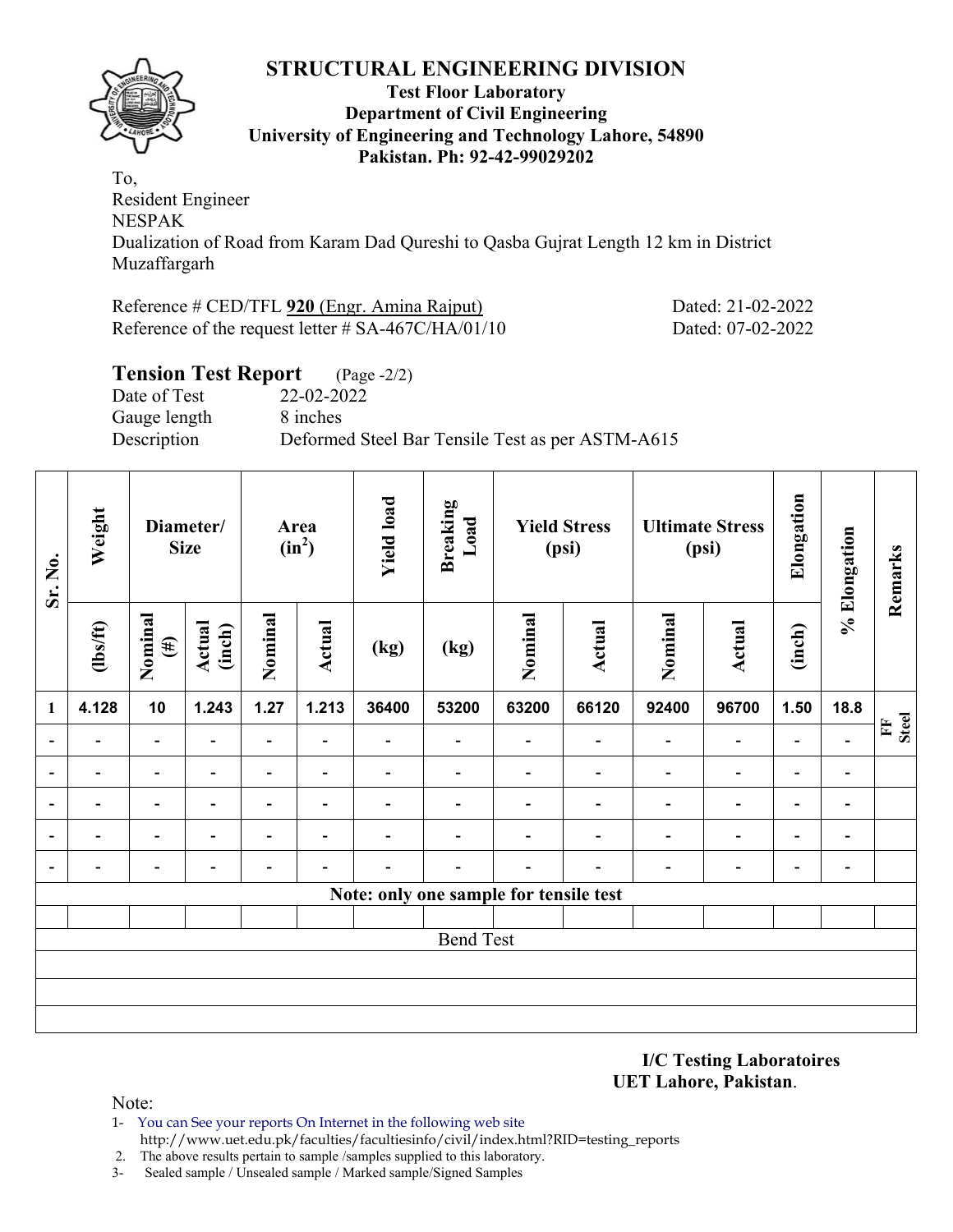

#### **Test Floor Laboratory Department of Civil Engineering University of Engineering and Technology Lahore, 54890 Pakistan. Ph: 92-42-99029202**

To,

Executive Engineer

Highway Division, Hafizabad

Dualization of Road from Gujranwala to M-2 Interchange at Kot Sarwar via Hafizabad km 6.20 to km 80.45 (Section km No. 40.20 – 79.39, Length = 39.15 kms) (Section No. 3 (km 40.20 to 55.40 L= 15.20km) in District bHafizabad) Reference # CED/TFL **922** (Engr. Amina Rajput) Dated: 21-02-2022 Reference of the request letter # 113/MCB Dated: 22-01-2022

| <b>Tension Test Report</b> (Page -1/2) |                                                           |
|----------------------------------------|-----------------------------------------------------------|
| Date of Test                           | 22-02-2022                                                |
| Gauge length                           | 8 inches                                                  |
| Description                            | Deformed Steel Bar Tensile and Bend Test as per ASTM-A615 |

| Sr. No.      | Weight                                                | Diameter/<br><b>Size</b> |                  | Area<br>$(in^2)$ |               | <b>Yield load</b> | <b>Breaking</b><br>Load | <b>Yield Stress</b><br>(psi) |               | <b>Ultimate Stress</b><br>(psi)                                  |               | Elongation | % Elongation | Remarks |
|--------------|-------------------------------------------------------|--------------------------|------------------|------------------|---------------|-------------------|-------------------------|------------------------------|---------------|------------------------------------------------------------------|---------------|------------|--------------|---------|
|              | (1bs/ft)                                              | Nominal<br>$(\#)$        | Actual<br>(inch) | Nominal          | <b>Actual</b> | (kg)              | (kg)                    | Nominal                      | <b>Actual</b> | Nominal                                                          | <b>Actual</b> | (inch)     |              |         |
| 1            | 0.377                                                 | 3                        | 0.376            | 0.11             | 0.111         | 3600              | 5400                    | 72200                        | 71590         | 108200                                                           | 107400        | 0.90       | 11.3         |         |
| $\mathbf{2}$ | 0.377                                                 | 3                        | 0.376            | 0.11             | 0.111         | 3500              | 5300                    | 70200                        | 69610         | 106200                                                           | 105500        | 1.00       | 12.5         |         |
| 3            | 0.373                                                 | $\mathbf{3}$             | 0.374            | 0.11             | 0.110         | 3500              | 5300                    | 70200                        | 70270         | 106200                                                           | 106500        | 1.00       | 12.5         |         |
| 4            | 4.315                                                 | 10                       | 1.271            | 1.27             | 1.268         | 39200             | 55600                   | 68100                        | 68120         | 96500                                                            | 96700         | 1.60       | 20.0         |         |
| 5            | 4.316                                                 | 10                       | 1.271            | 1.27             | 1.269         | 41600             | 55400                   | 72200                        | 72280         | 96200                                                            | 96300         | 1.60       | 20.0         |         |
| 6            | 4.316                                                 | 10                       | 1.271            | 1.27             | 1.269         | 42200             | 55800                   | 73300                        | 73310         | 96900                                                            | 97000         | 1.60       | 20.0         |         |
|              |                                                       |                          |                  |                  |               |                   |                         |                              |               | Note: only six samples for tensile and two samples for bend test |               |            |              |         |
|              |                                                       |                          |                  |                  |               |                   |                         |                              |               |                                                                  |               |            |              |         |
|              | <b>Bend Test</b>                                      |                          |                  |                  |               |                   |                         |                              |               |                                                                  |               |            |              |         |
|              | #3 Bar Bend Test Through 180° is Satisfactory         |                          |                  |                  |               |                   |                         |                              |               |                                                                  |               |            |              |         |
|              | #10 Bar Bend Test Through $180^\circ$ is Satisfactory |                          |                  |                  |               |                   |                         |                              |               |                                                                  |               |            |              |         |
|              |                                                       |                          |                  |                  |               |                   |                         |                              |               |                                                                  |               |            |              |         |

**I/C Testing Laboratoires UET Lahore, Pakistan**.

- 1- You can See your reports On Internet in the following web site http://www.uet.edu.pk/faculties/facultiesinfo/civil/index.html?RID=testing\_reports
- 2. The above results pertain to sample /samples supplied to this laboratory.
- 3- Sealed sample / Unsealed sample / Marked sample/Signed Samples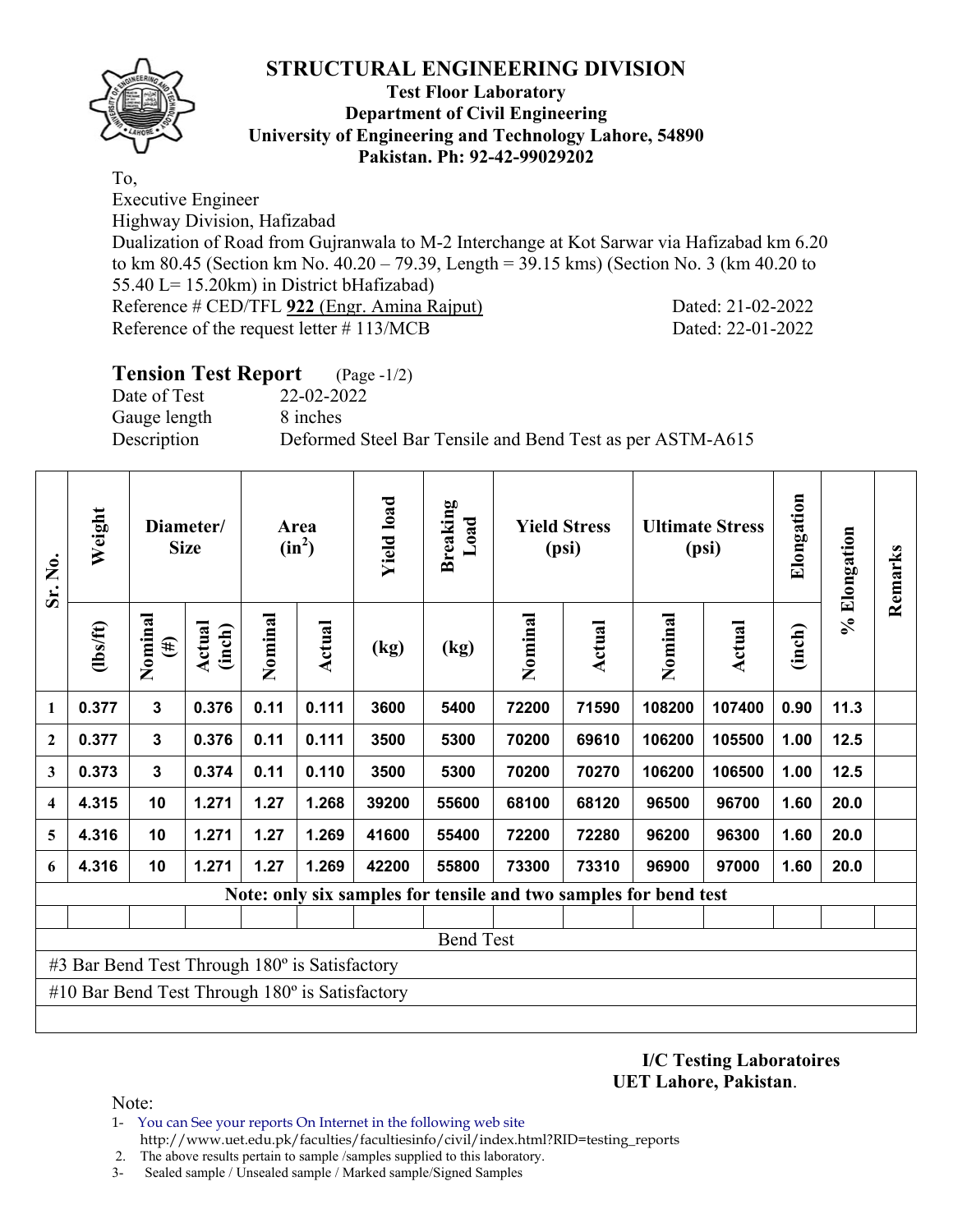

#### **Test Floor Laboratory Department of Civil Engineering University of Engineering and Technology Lahore, 54890 Pakistan. Ph: 92-42-99029202**

To,

Executive Engineer

Highway Division, Hafizabad

Dualization of Road from Gujranwala to M-2 Interchange at Kot Sarwar via Hafizabad km 6.20 to km 80.45 (Section km No. 40.20 – 79.39, Length = 39.15 kms) (Section No. 3 (km 40.20 to 55.40 L= 15.20km) in District bHafizabad) Reference # CED/TFL **922** (Engr. Amina Rajput) Dated: 21-02-2022

Reference of the request letter # 85/MCB Dated: 15-01-2022

| <b>Tension Test Report</b> (Page -2/2) |                                                           |
|----------------------------------------|-----------------------------------------------------------|
| Date of Test                           | 22-02-2022                                                |
| Gauge length                           | 8 inches                                                  |
| Description                            | Deformed Steel Bar Tensile and Bend Test as per ASTM-A615 |
|                                        |                                                           |

| Sr. No.                                       | Weight                                                           | Diameter/<br><b>Size</b> |                  | Area<br>$(in^2)$ |               | <b>Yield load</b> | <b>Breaking</b><br>Load | <b>Yield Stress</b><br>(psi) |        | <b>Ultimate Stress</b><br>(psi) |               | Elongation | % Elongation | Remarks |
|-----------------------------------------------|------------------------------------------------------------------|--------------------------|------------------|------------------|---------------|-------------------|-------------------------|------------------------------|--------|---------------------------------|---------------|------------|--------------|---------|
|                                               | (1bs/ft)                                                         | Nominal<br>$(\#)$        | Actual<br>(inch) | Nominal          | <b>Actual</b> | (kg)              | (kg)                    | Nominal                      | Actual | Nominal                         | <b>Actual</b> | (inch)     |              |         |
| 1                                             | 0.377                                                            | 3                        | 0.376            | 0.11             | 0.111         | 3300              | 5200                    | 66200                        | 65570  | 104200                          | 103400        | 1.30       | 16.3         |         |
| $\mathbf{2}$                                  | 0.373                                                            | 3                        | 0.374            | 0.11             | 0.110         | 3400              | 5300                    | 68200                        | 68260  | 106200                          | 106500        | 1.20       | 15.0         |         |
| 3                                             | 0.373                                                            | $\mathbf{3}$             | 0.374            | 0.11             | 0.110         | 3400              | 5200                    | 68200                        | 68260  | 104200                          | 104400        | 1.10       | 13.8         |         |
| 4                                             | 4.304                                                            | 10                       | 1.269            | 1.27             | 1.265         | 40400             | 55800                   | 70200                        | 70390  | 96900                           | 97300         | 1.70       | 21.3         |         |
| 5                                             | 4.315                                                            | 10                       | 1.271            | 1.27             | 1.268         | 43000             | 56000                   | 74700                        | 74730  | 97200                           | 97400         | 1.90       | 23.8         |         |
| 6                                             | 4.314                                                            | 10                       | 1.271            | 1.27             | 1.268         | 42400             | 55800                   | 73600                        | 73710  | 96900                           | 97000         | 1.90       | 23.8         |         |
|                                               | Note: only six samples for tensile and two samples for bend test |                          |                  |                  |               |                   |                         |                              |        |                                 |               |            |              |         |
|                                               |                                                                  |                          |                  |                  |               |                   |                         |                              |        |                                 |               |            |              |         |
| <b>Bend Test</b>                              |                                                                  |                          |                  |                  |               |                   |                         |                              |        |                                 |               |            |              |         |
| #3 Bar Bend Test Through 180° is Satisfactory |                                                                  |                          |                  |                  |               |                   |                         |                              |        |                                 |               |            |              |         |
|                                               | #10 Bar Bend Test Through $180^\circ$ is Satisfactory            |                          |                  |                  |               |                   |                         |                              |        |                                 |               |            |              |         |
|                                               |                                                                  |                          |                  |                  |               |                   |                         |                              |        |                                 |               |            |              |         |

**I/C Testing Laboratoires UET Lahore, Pakistan**.

- 1- You can See your reports On Internet in the following web site http://www.uet.edu.pk/faculties/facultiesinfo/civil/index.html?RID=testing\_reports
- 2. The above results pertain to sample /samples supplied to this laboratory.
- 3- Sealed sample / Unsealed sample / Marked sample/Signed Samples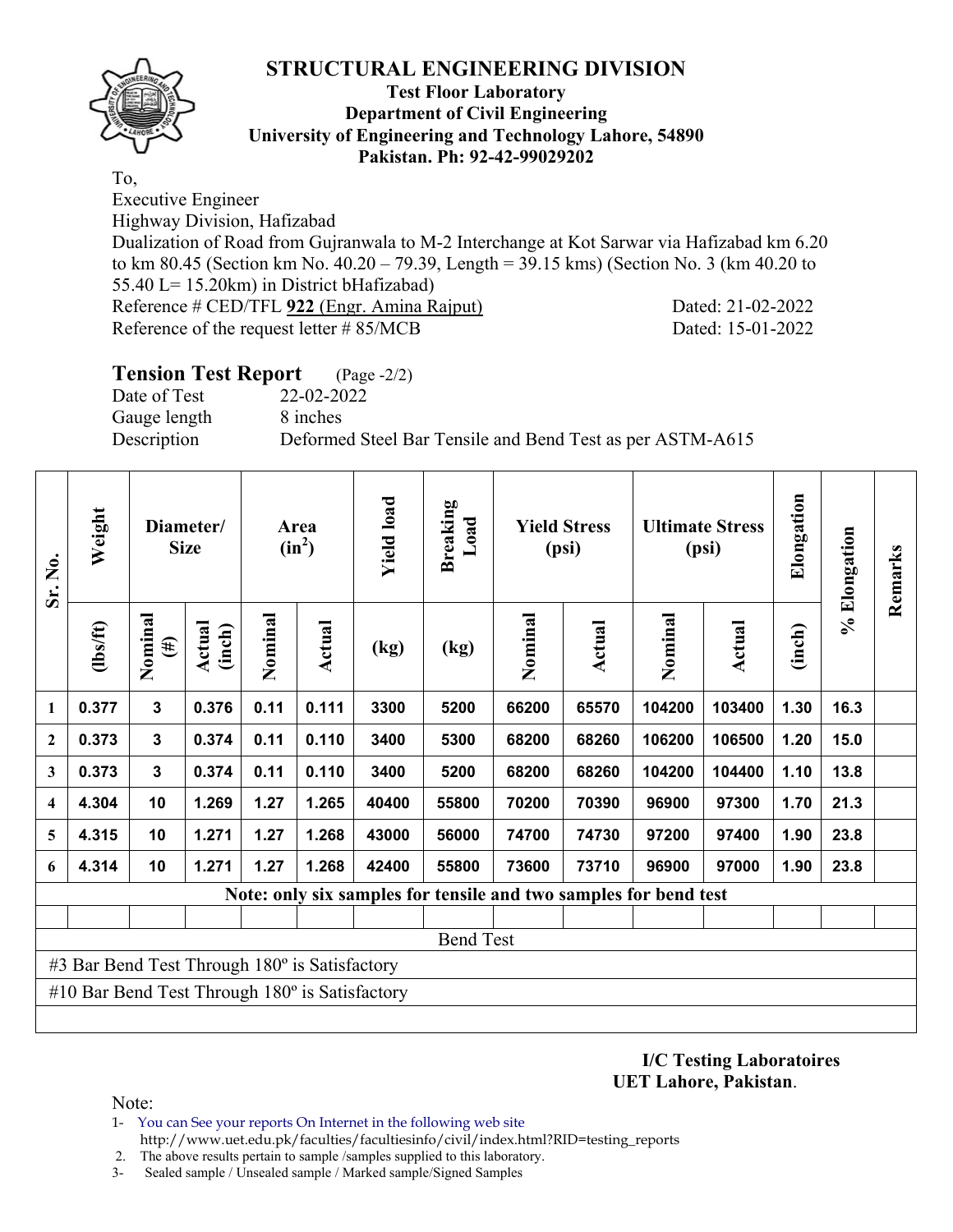

#### **Test Floor Laboratory Department of Civil Engineering University of Engineering and Technology Lahore, 54890 Pakistan. Ph: 92-42-99029202**

To, M/S Ittefaq Building Solutions Pvt Ltd Lahore (Kohinoor Textile Mill Raiwind, Lahore (Weaving Unit Extension) Including)

| Reference # CED/TFL 923 (Engr. Amina Rajput)     | Dated: 21-02-2022 |
|--------------------------------------------------|-------------------|
| Reference of the request letter # IBS/KTML/ST 01 | Dated: 21-02-2022 |

# **Tension Test Report** (Page -1/1)

Date of Test 22-02-2022 Gauge length 8 inches

Description Deformed Steel Bar Tensile and Bend Test as per ASTM-A615

| Sr. No.          | Weight                                                          | Diameter/<br><b>Size</b><br>(mm) |                | Area<br>$(in^2)$ |                          | <b>Yield load</b> | <b>Breaking</b><br>Load | <b>Yield Stress</b><br>(psi) |        | <b>Ultimate Stress</b><br>(psi) |                          | Elongation               | % Elongation             | Remarks |
|------------------|-----------------------------------------------------------------|----------------------------------|----------------|------------------|--------------------------|-------------------|-------------------------|------------------------------|--------|---------------------------------|--------------------------|--------------------------|--------------------------|---------|
|                  | (1bs/ft)                                                        | Nominal                          | Actual         | Nominal          | <b>Actual</b>            | (kg)              | (kg)                    | Nominal                      | Actual | Nominal                         | <b>Actual</b>            | (inch)                   |                          |         |
| 1                | 0.415                                                           | 10                               | 10.01          | 0.12             | 0.122                    | 3400              | 5000                    | 62464                        | 61400  | 91858                           | 90300                    | 1.60                     | 20.0                     |         |
| $\boldsymbol{2}$ | 0.413                                                           | 10                               | 9.98           | 0.12             | 0.121                    | 3300              | 4900                    | 60627                        | 59950  | 90021                           | 89100                    | 1.60                     | 20.0                     |         |
|                  |                                                                 | -                                |                |                  |                          |                   |                         |                              |        |                                 | $\overline{\phantom{0}}$ | $\overline{\phantom{0}}$ | $\overline{\phantom{a}}$ |         |
|                  | $\overline{\phantom{0}}$                                        | $\overline{\phantom{a}}$         |                |                  |                          |                   |                         |                              |        | $\blacksquare$                  | $\overline{\phantom{a}}$ | -                        | -                        |         |
|                  | $\blacksquare$                                                  | $\overline{\phantom{a}}$         |                | $\blacksquare$   | $\overline{\phantom{0}}$ |                   |                         |                              |        | $\overline{\phantom{0}}$        | $\overline{\phantom{0}}$ | Ξ.                       | $\blacksquare$           |         |
|                  |                                                                 | $\qquad \qquad \blacksquare$     | $\blacksquare$ |                  | $\blacksquare$           |                   |                         |                              |        |                                 | $\overline{\phantom{a}}$ | $\overline{\phantom{a}}$ | -                        |         |
|                  | Note: only two samples for tensile and one sample for bend test |                                  |                |                  |                          |                   |                         |                              |        |                                 |                          |                          |                          |         |
|                  |                                                                 |                                  |                |                  |                          |                   |                         |                              |        |                                 |                          |                          |                          |         |
| <b>Bend Test</b> |                                                                 |                                  |                |                  |                          |                   |                         |                              |        |                                 |                          |                          |                          |         |
|                  | 10mm Dia Bar Bend Test Through 180° is Satisfactory             |                                  |                |                  |                          |                   |                         |                              |        |                                 |                          |                          |                          |         |
|                  |                                                                 |                                  |                |                  |                          |                   |                         |                              |        |                                 |                          |                          |                          |         |
|                  |                                                                 |                                  |                |                  |                          |                   |                         |                              |        |                                 |                          |                          |                          |         |

**I/C Testing Laboratoires UET Lahore, Pakistan**.

Note:

- 1- You can See your reports On Internet in the following web site http://www.uet.edu.pk/faculties/facultiesinfo/civil/index.html?RID=testing\_reports
- 2. The above results pertain to sample /samples supplied to this laboratory.

3- Sealed sample / Unsealed sample / Marked sample/Signed Samples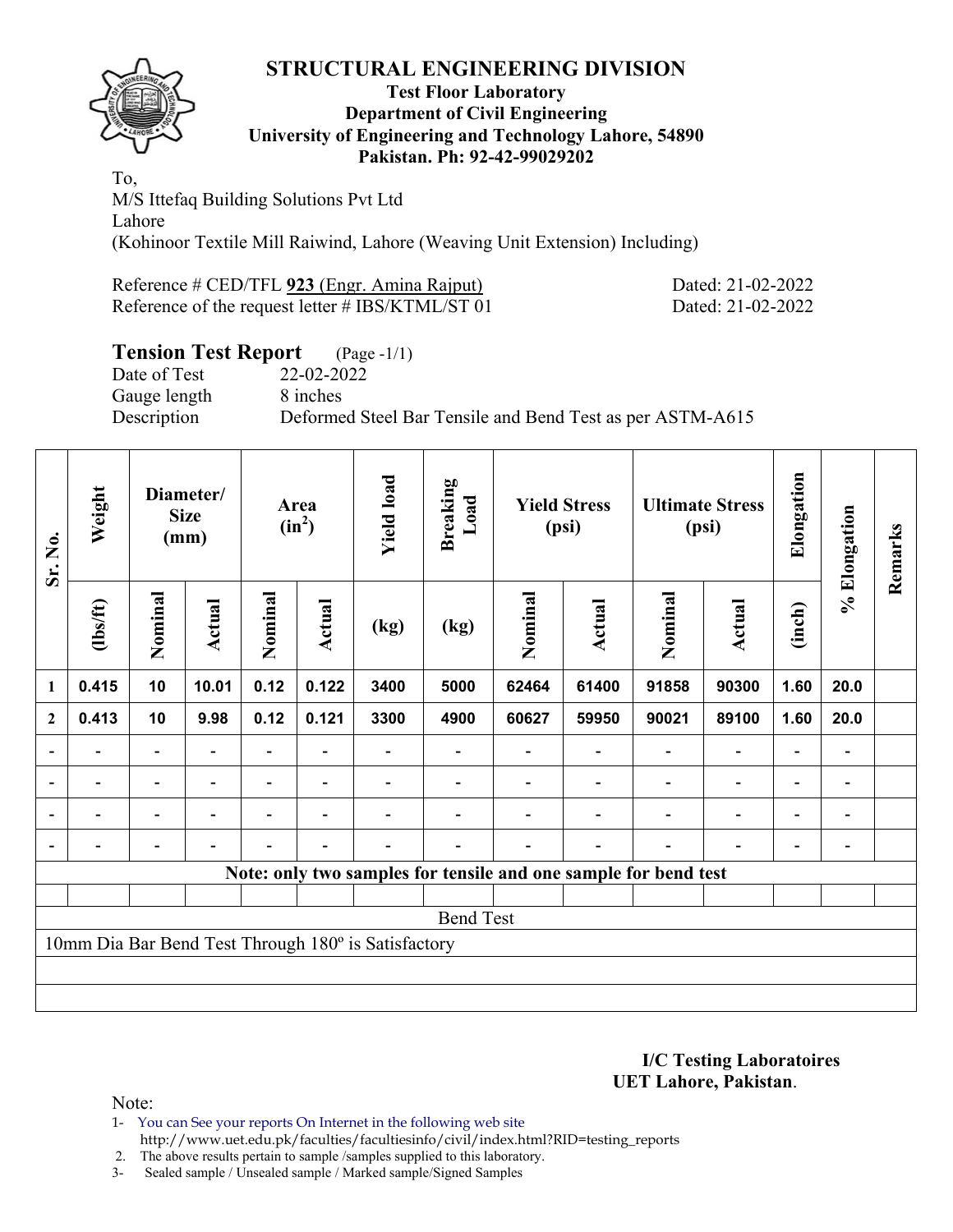

#### **Test Floor Laboratory Department of Civil Engineering University of Engineering and Technology Lahore, 54890 Pakistan. Ph: 92-42-99029202**

To, Project Manager Banu Mukhtar (Pvt) Ltd Roomi Fabric Ltd, Quid-e-Azam Business Park, Shiekhupura

Reference # CED/TFL 924 (Engr. Amina Rajput) Dated: 21-02-2022 Reference of the request letter # Nil Dated: 21-02-2022

### **Tension Test Report** (Page -1/1) Date of Test 22-02-2022 Gauge length 8 inches Description Deformed Steel Bar Tensile and Bend Test as per ASTM-A615

| Sr. No.          | Weight                                                          | Diameter/<br><b>Size</b><br>(mm) |        | Area<br>$(in^2)$ |                          | <b>Yield load</b> | <b>Breaking</b><br>Load | <b>Yield Stress</b><br>(psi) |        | <b>Ultimate Stress</b><br>(psi) |                          | Elongation               | % Elongation                 | Remarks             |
|------------------|-----------------------------------------------------------------|----------------------------------|--------|------------------|--------------------------|-------------------|-------------------------|------------------------------|--------|---------------------------------|--------------------------|--------------------------|------------------------------|---------------------|
|                  | (1bs/ft)                                                        | Nominal                          | Actual | Nominal          | Actual                   | (kg)              | (kg)                    | Nominal                      | Actual | Nominal                         | <b>Actual</b>            | (inch)                   |                              |                     |
| 1                | 0.423                                                           | 10                               | 10.11  | 0.12             | 0.124                    | 4200              | 5100                    | 77161                        | 74450  | 93696                           | 90400                    | 1.30                     | 16.3                         |                     |
| $\boldsymbol{2}$ | 0.413                                                           | 10                               | 9.99   | 0.12             | 0.122                    | 4500              | 5800                    | 82673                        | 81630  | 106556                          | 105300                   | 0.80                     | 10.0                         | <b>Amreli Steel</b> |
|                  |                                                                 | $\qquad \qquad -$                |        |                  |                          |                   |                         |                              |        |                                 | $\overline{a}$           | $\overline{\phantom{0}}$ |                              |                     |
|                  |                                                                 | $\overline{\phantom{0}}$         |        |                  | $\overline{\phantom{0}}$ |                   |                         |                              |        |                                 | $\overline{\phantom{a}}$ | $\overline{\phantom{0}}$ | -                            |                     |
|                  | Ξ.                                                              | Ξ.                               |        | $\blacksquare$   | $\blacksquare$           |                   |                         |                              |        |                                 | $\overline{\phantom{a}}$ | $\overline{\phantom{0}}$ | $\qquad \qquad \blacksquare$ |                     |
|                  |                                                                 | $\overline{\phantom{0}}$         |        |                  | $\overline{\phantom{0}}$ |                   |                         |                              |        |                                 | $\overline{\phantom{0}}$ | $\overline{\phantom{0}}$ | $\overline{\phantom{0}}$     |                     |
|                  | Note: only two samples for tensile and one sample for bend test |                                  |        |                  |                          |                   |                         |                              |        |                                 |                          |                          |                              |                     |
|                  |                                                                 |                                  |        |                  |                          |                   |                         |                              |        |                                 |                          |                          |                              |                     |
| <b>Bend Test</b> |                                                                 |                                  |        |                  |                          |                   |                         |                              |        |                                 |                          |                          |                              |                     |
|                  | 10mm Dia Bar Bend Test Through 180° is Satisfactory             |                                  |        |                  |                          |                   |                         |                              |        |                                 |                          |                          |                              |                     |
|                  |                                                                 |                                  |        |                  |                          |                   |                         |                              |        |                                 |                          |                          |                              |                     |
|                  |                                                                 |                                  |        |                  |                          |                   |                         |                              |        |                                 |                          |                          |                              |                     |

**I/C Testing Laboratoires UET Lahore, Pakistan**.

- 1- You can See your reports On Internet in the following web site http://www.uet.edu.pk/faculties/facultiesinfo/civil/index.html?RID=testing\_reports
- 2. The above results pertain to sample /samples supplied to this laboratory.
- 3- Sealed sample / Unsealed sample / Marked sample/Signed Samples